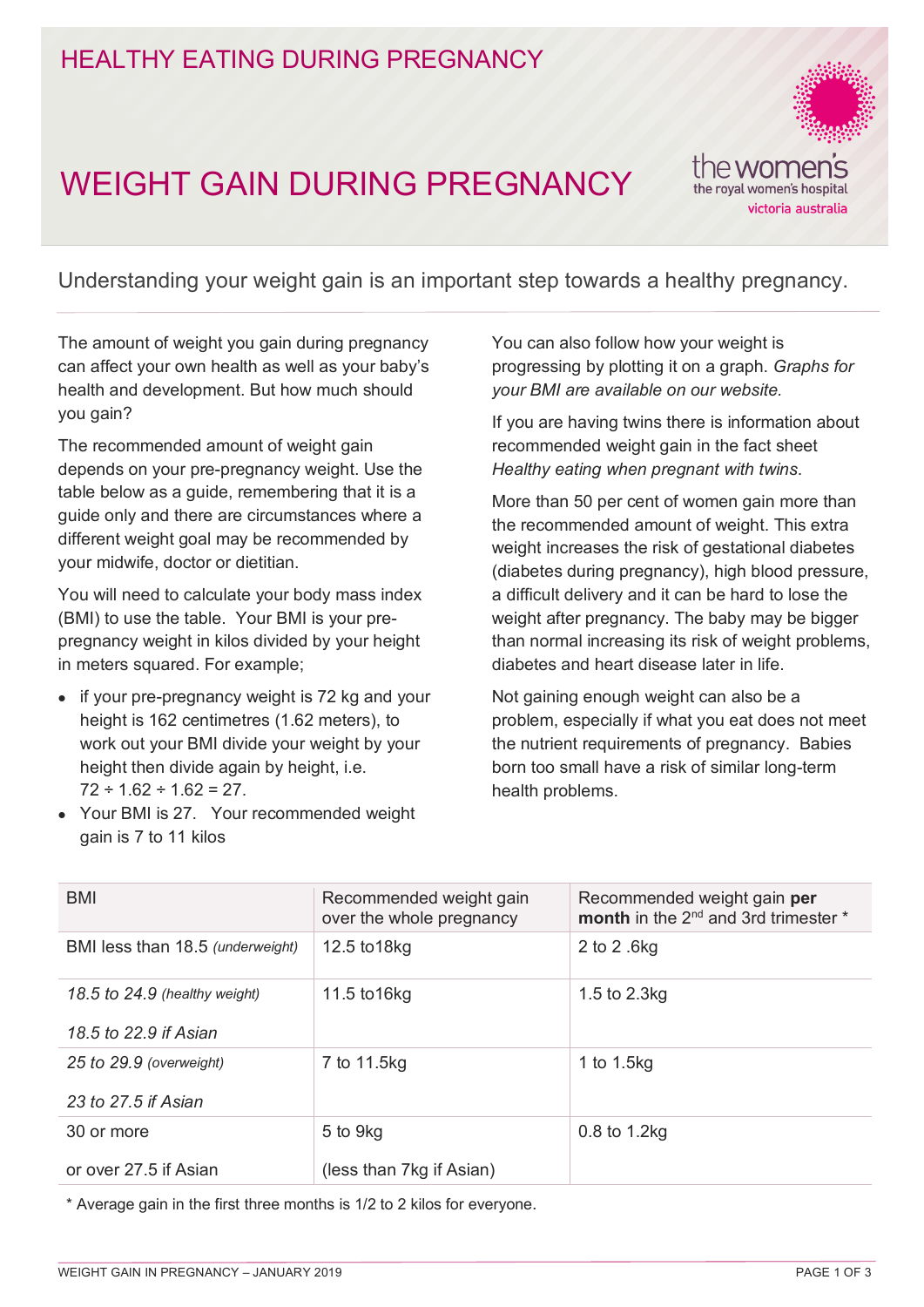### Factors that affect weight gain.

Many factors affect weight gain including how you eat and exercise as well as pregnancy symptoms. Morning sickness can cause weight changes in the first trimester. Weight loss is not usually a problem as long as eating returns to normal in the second trimester. Weight will usually be regained and will continue to increase normally. If sickness is severe or prolonged seek advice from your doctor or midwife. See the *Nausea and vomiting in pregnancy* fact sheet for more information.

Nausea is sometimes helped by frequent eating and this may cause you to gain a few extra kilos in early pregnancy. The rate of weight gain usually slows down as nausea subsides and your appetite returns to normal.

Appetite changes, cravings and aversions may also occur, particularly in the first trimester and may affect weight. Appetite and taste often return to normal in the second trimester.

Fluid retention (oedema) can affect weight, especially later in pregnancy.

#### What should I do if I'm not gaining enough weight?

If you're eating regular meals with a good variety of foods from the five food groups and your appetite is good, chances are that your low weight gain is not a problem. If you are not sure that you are eating enough, aim for three meals a day and snacks in between. Nutritious snacks include yoghurt, cheese and crackers, nuts, dried fruit, muesli bars and milk- based drinks.

Ask to see a dietitian if problems persist and you are not able to eat a nutritionally adequate diet.

#### What should I do if I'm gaining too much weight or was overweight at the beginning of pregnancy?

Pregnancy is not a time for strict dieting but you can afford to reduce kilojoules from energy dense foods like chocolate, lollies, takeaways, fried foods and sweet drinks.

If you are part way through your pregnancy and have gained more weight than recommended, the aim is to slow the rate of weight gain for the remainder of pregnancy, not to lose weight.

Ask to see a dietitian if you would like help with managing your weight.

#### **Here are some key steps to help you:**

- Eat three meals every day breakfast, lunch and dinner.
- Add mid meal snacks if hungry.
- Eating regular meals helps you to:
	- include all the nutrients and energy you need
	- regulate your metabolic rate and manage your weight
	- prevent you getting overly hungry and tempted by poor food choices, overeating or picking later in the day.
- Check your portion size. Have enough to make you comfortably full, not overfull. Base your meals on the 'healthy plate', with a large serve of vegetables or salad to fill you while keeping the calories down.